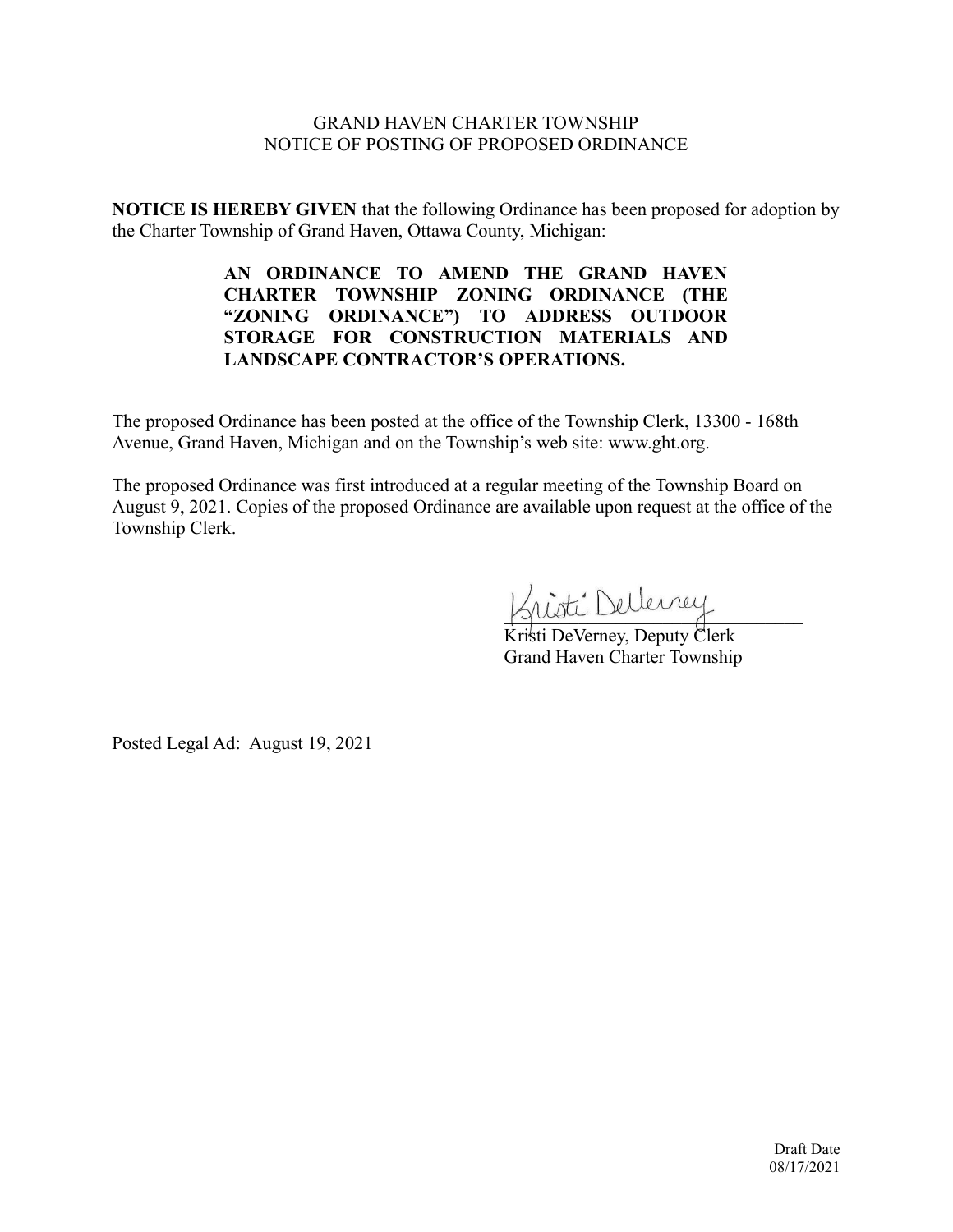### **ORDINANCE NO. \_\_\_\_\_\_\_\_**

### ZONING TEXT AMENDMENT ORDINANCE

# **AN ORDINANCE TO AMEND THE GRAND HAVEN CHARTER TOWNSHIP ZONING ORDINANCE (THE "ZONING ORDINANCE") TO ADDRESS OUTDOOR STORAGE FOR CONSTRUCTION MATERIALS AND LANDSCAPE CONTRACTOR'S OPERATIONS.**

THE CHARTER TOWNSHIP OF GRAND HAVEN, COUNTY OF OTTAWA, AND STATE OF MICHIGAN, ORDAINS:

Section 1. Special Land Use – Outdoor Storage. Section 12.32A of the Zoning Ordinance shall be restated in its entirety as follows.

> Section 12.32A Construction Material Storage and/or Landscape Contractor's Operation

- (1) All materials and equipment must be stored within an enclosed building or within an area completely enclosed by a sight obscuring fence at least eight (8) feet in height, lined with evergreen trees planted three feet on center. Materials may not be stacked or piled to be visible above the fence. Equipment (including vehicles) may only be visible above the fence if the equipment is greater than eight (8) feet tall and cannot be dis-assembled for storage. The Planning Commission has discretion to limit or waive any or all of the screening requirements if the lot has natural features that provide screening that is equal to or better than the above screening requirements, provided that conditions imposed shall ensure the perpetual care, maintenance, and replacement of the natural screening, as necessary, in the same condition approved by the Planning Commission.
- (2) The area on which vehicles, materials, or equipment is stored must be kept in a clean, dust free condition. The area must be swept at least daily and as often as necessary to keep it free from dust and loose materials.
- (3) Materials shall be stored in a manner that prevents them from blowing outside the area in which they are stored.
- (4) A permanent main building of at least five hundred (500) square feet must be constructed on the property.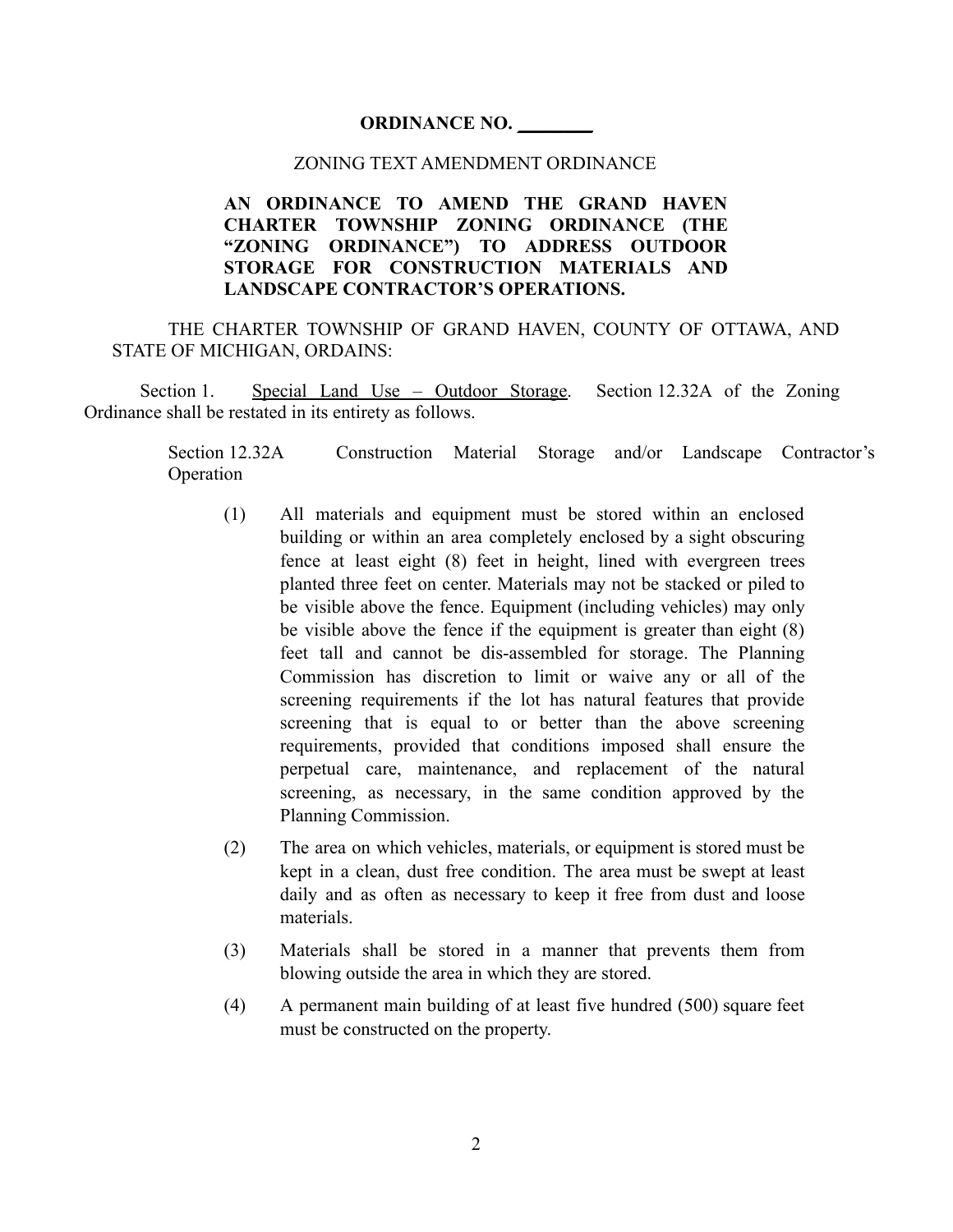- (5) Storage areas shall be located in the rear yard of the lot. However, the Planning Commission may partially or entirely waive that requirement if the Planning Commission finds exceptional conditions or unique circumstances exist on the site whereby storage in alternative locations would be more compatible with adjoining properties or provide other benefits that would better achieve the intent and purposes of this ordinance.
- (6) The storage area shall meet setback requirements applicable to a main building in the zoning district.
- (7) Storage areas shall be setback at least one hundred (100) feet from any R-1, R-2, R-3, or R-4 zoning district.

Section 2. Effective Date. The foregoing amendment to the Grand Haven Charter Township Zoning Ordinance was approved and adopted by the Township Board of Grand Haven Charter Township, Ottawa County, Michigan on \_\_\_\_\_\_\_\_\_\_\_\_\_\_, 2021, after a public hearing as required pursuant to Michigan Act 110 of 2006, as amended, and after a first reading of the amendment by the Township Board on \_\_\_\_\_\_\_\_\_\_\_\_\_, 2021. This Ordinance shall be effective on 2021, which date is eight days after publication of the Ordinance as is required by Section 401 of Act 110, as amended, provided that this effective date shall be extended as necessary to comply with the requirements of Section 402 of Act 110, as amended.

Mark Reenders, Township Supervisor Laurie Larsen, Township Clerk